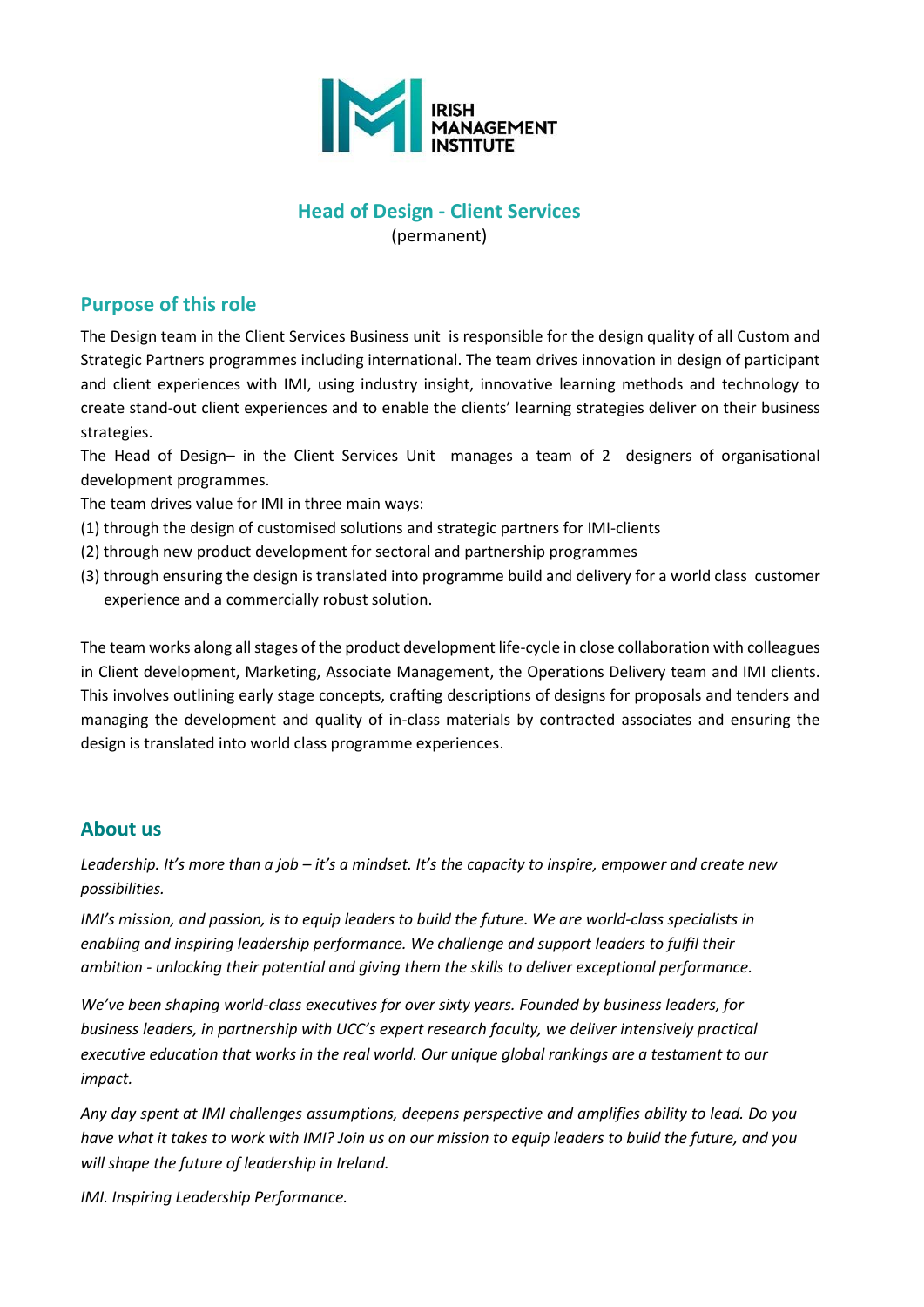# **Key Responsibilities**

(Key responsibilities include, but may not be limited to):

- Be responsible for designing client solutions as well as inspiring the team to innovate and enable our clients to execute on winning talent development strategies
- Be commercially focused matching client need with IMI ability to deliver
- Lead the team of two OD Programme Designers to best focus their talent and time on developing stand-out and scalable solutions for IMI and its clients
- Schedule the design workload balancing incoming requests and development of new programme concepts.
- Represent a distinctive "IMI approach" to executive learning based on an IMI toolset and learning methodologies
- Lead the design of products that will strategically grow IMI's evolving Client services portfolio and originate new ideas collaborating with the Associates, Marketing and Client Development Team.
- Actively track market trends and understand specific client needs to ensure designs are aligned with the clients industry and business and are enabling them to develop their talent in a creative and progressive way.
- Lead designs with the Client Development Team and clients in pre sale to enable conversion of opportunities into business won and then through to delivery, ensuring programme delivered is impactful
- Track the design quality from the statement of work to programme delivered and evaluated to enable continuous improvement and inform further innovative solutions.
- Focus on impact for the client and for IMI ( agree KPIS)
- Manage the new product development (NPD) process in custom and strategic partners .
- Ensure designs are translated into scalable solutions that are highly valued by participants and the sponsoring companies.
- Be responsible for designing client solutions for specific large opportunities
- Manage the unit in a way which both safeguards IMI design IP and promotes reuse and scalability
- Be an ambassador for excellence in learning design at IMI
- Drive the communications of design both internally and externally with clients and others as a distinctive and core capability for IMI
- Present externally on design at IMI where necessary

## **Candidate Requirements**

- Masters or Equivalent in Management or related field
- Experience in Organisational development, learning & development, online delivery and working closely with commercial team
- Experience applying design methodologies or design thinking to creating customer solutions
- Strong commercial acumen and interest in organisation challenges and growth acting as a business partner to our clients
- Ability to interact at senior and C-level with client organisations representing IMI's distinctive and innovative approach to organisational development
- Experience applying systematic innovation methods such as design thinking, agile project management, rapid prototyping a plus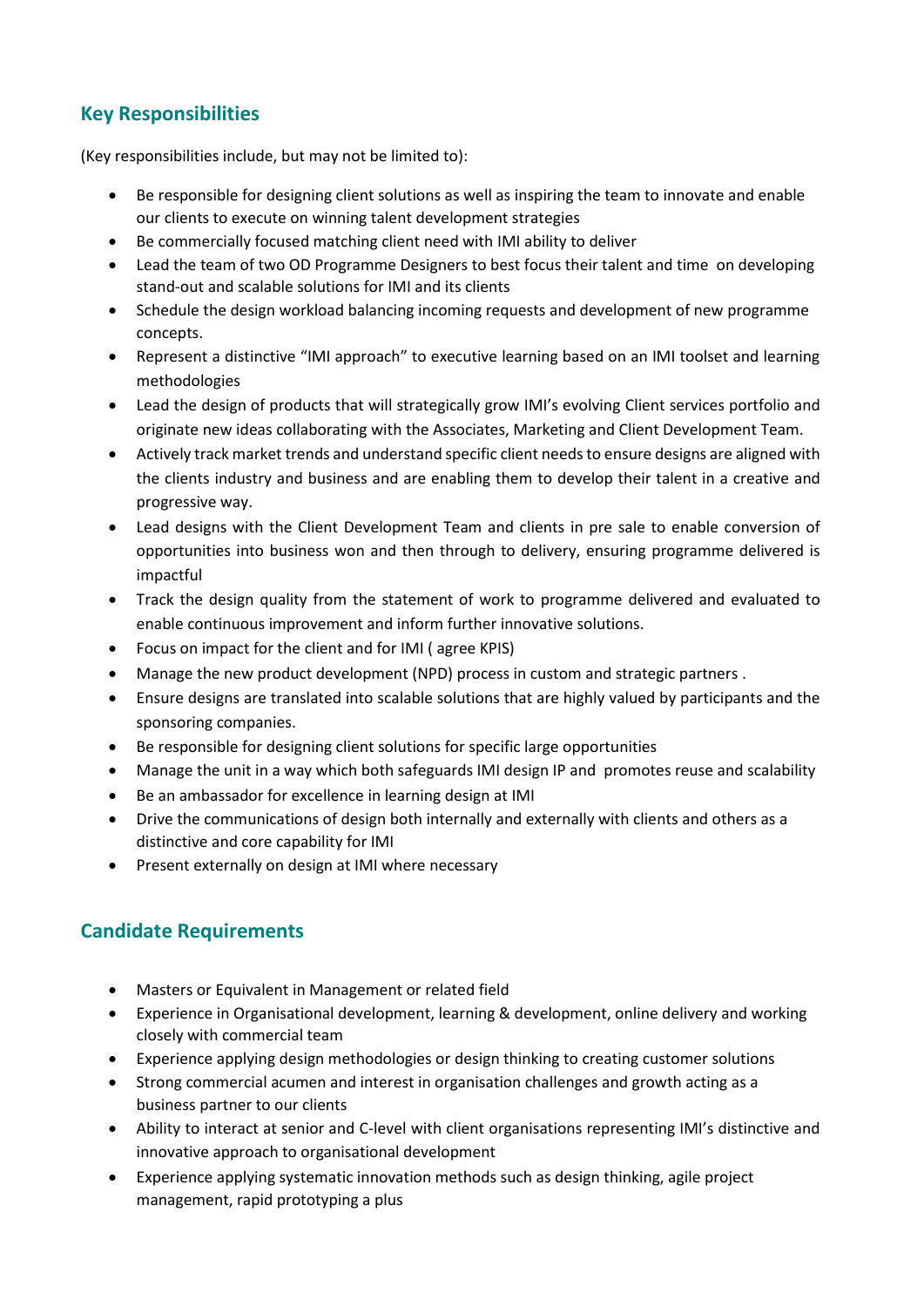- Manage and report on a pipeline of design activity
- Maintain operational pace on multiple projects at once ensuring all stakeholders are kept up to date and have excellent communications skills
- Lead the team to support the business in balancing short term commercial opportunities with longer term product portfolio planning, recognising multiple stakeholder requirements
- Ability to lead a team of intelligent and creative designers in a fast-paced commercial environment in a way which promotes an autonomous and creative work schedule
- Collaborative and inclusive attitude to driving design at IMI
- Ability to interact at senior and C-level with client organisations representing IMI's distinctive and innovative approach to organisational development
- Ability to communicate the vision for a programme or solution (potentially in its early stages) to internal and external stakeholders
- Research skills
- Detail and quality focus

## **Personal Qualities**

- Have a familiarity with modern systematic innovation concepts such as design thinking, ideation sessions, rapid prototyping
- Have a passion for learning and organisational development and new methods that will enhance learning
- Be commercially driven and results focused with a confident sense of where organisational development creates value
- Be comfortable with new technologies
- Have a design-led empathy with the participant experience
- Have a collaborative and open approach to innovation
- Have excellent written skills
- Be ambitious for IMI's growth as a design-led organisation
- Be solution-focused with a passion for successfully implementing new approaches
- The ability to build and maintain a personal ethos of high performance.
- Results oriented, proven ability to reach and exceed goals / targets in a dynamic environment.
- Excellent communication, influencing and presentation skills, with excellent attention to detail.
- Take initiative, with a hands-on execution style.
- Strong ability to build personal rapport with a wide range of stakeholders.
- Superior planning and organisational skills, self driven, well organised, and able to work independently.
- Professional and tactful approach
- Flexible and be able to work outside standard business hours as required. There is a requirement for travel in this role; the successful candidate must be willing to travel nationwide as required.

#### **Please Note that Candidates should have a valid visa/work permit if applicable.**